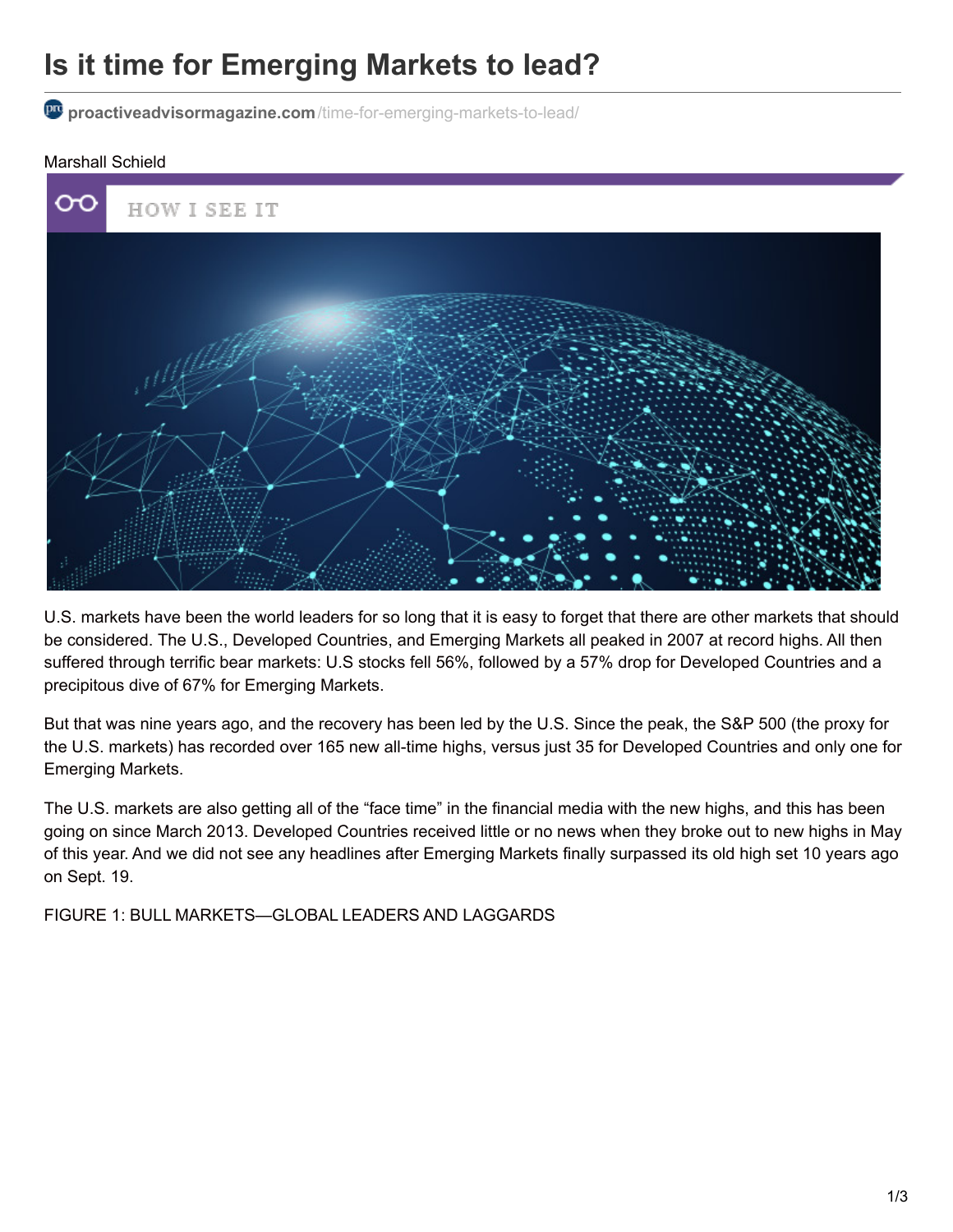

SOURCE: STIR RESEARCH

Now that we are in a global secular bull market, the big question becomes who will end up being the leader in the current bull market cycle? Surprisingly, there is a big spread between gains for the U.S. and Emerging Markets in almost all of the recent bull markets: 80% in the bull market of 1998–2000, 275% in the 2002–2007 bull run, and 220% in the 2011–2015 advance.

As the chart in Figure 1 indicates, leadership has always swung between Emerging Markets and the U.S., and Developed Countries appear to always be the middle child. So, picking between the two, Emerging Markets or the U.S., who will end up being the leader in this bull run?

Coming off the lows of February 2016 through the end of 2016, it was a dead heat between Emerging Markets (up 24%) and the S&P 500 (up 25%). But in 2017, Emerging Markets has taken the clear lead, up almost twice as much as the U.S., 28% versus 14%.

## **See Related Article: Keys for a successful [low-volatility/rising-dividend](http://proactiveadvisormagazine.com/keys-successful-low-volatility-rising-dividend-portfolio/) portfolio**

The Emerging Markets of today are not the same as they were one or two decades ago. The old image was to equate Emerging Markets with Basic Materials and Energy. But not today. Think of the Internet, Semiconductors, Technology, and Financials. That is the new leadership, with Technology and Financials making up 49% of the overall index weight of Emerging Markets, with only 14% in Energy and Basic Materials. It looks a lot like the U.S. markets, with its 37% allocation to Technology and Financials, and 9% to Energy and Basic Materials. Emerging Markets is home to some of the world's largest and fastest growing companies: Alibaba, Taiwan Semiconductor, Samsung, and Tencent are examples.

Will Emerging Markets gain 20%-plus in the next year?

pro

One indicator that has worked well for predicting future moves for the S&P might just apply to Emerging Markets. History has shown that the *one-year performance for the market after hitting a new high—following a lapse of at least* 300 days since the prior high—has produced an average gain of 21% in secular bull markets. It makes sense, if the market has gone more than 300 days since making its last high, that all of the excess optimism found at the prior high has been washed away. And therefore, once it does break above its old high, it has new energy to run to new highs.

Emerging Markets went 3,611 days before hitting a new high and therefore clearly qualifies. So, mark your calendars